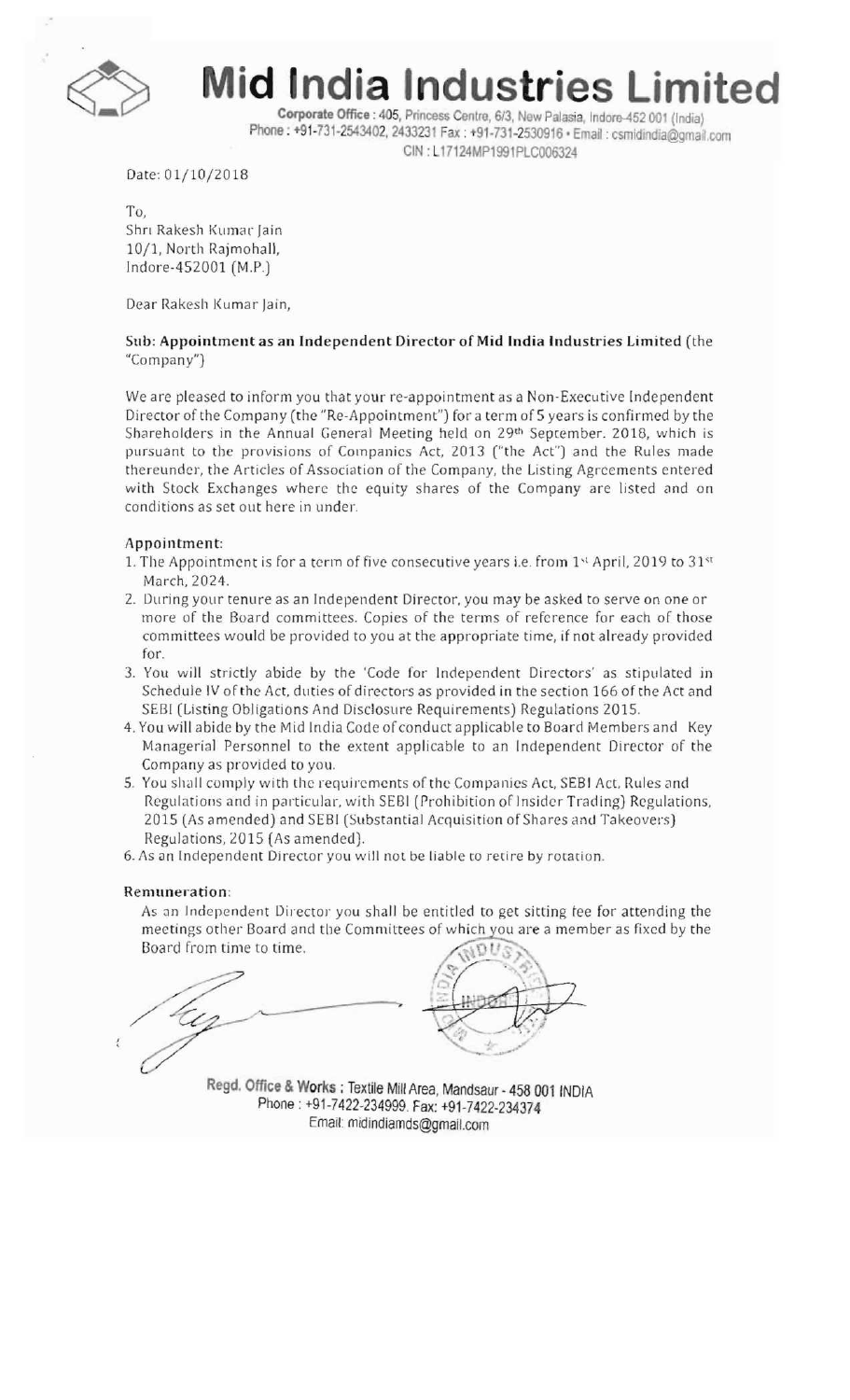

**lid India Industries Limited** 

Corporate Office: 405, Princess Centre, 6/3, New Palasia, Indore-452 001 (India) Phone: +91-731-2543402, 2433231 Fax: +91-731-2530916 · Email: csmidindia@gmail.com CIN: L17124MP1991PLC006324

Further, the Company will reimburse you for all reasonable and properly documented expenses you incur in performing your role. You may submit any details of expenses incurred to the Company Secretary.

Apart from receiving director's remuneration {i.e. sitting fee, commission and reimbursement of expenses, etc.), you shall not have any pecuniary relationships or transactions with the Company, its holding, subsidiaries or associate companies or their promoters or directors or the senior management of the Company during your tenure of appointment.

#### Other Directorship and Business Interests

During the term, you agree to promptly notify the Company regarding any change in your directorship, and provide such disclosures and information as may be required under the applicable laws. You also agree that upon becoming aware of any potential conflict of interest with your position as Independent director of the Company, you shall promptly disclose the same to the Chairman and/or Company Secretary of the Company.

#### Confidentiality

You must apply the highest standards of confidentiality and not disclose to any person or Company (whether during the course of the Appointment or at any time after its termination) any confidential information concerning the Company and any Group Companies with which you come into contact by virtue of your position as a Non-Executive Independent Director of the Company.

Your attention is drawn to the requirements under both legislation and regulation as to the disclosure of price-sensitive information. Consequently you should avoid making any statements that might risk a breach of these requirements without prior clearance from the Chairman or Company Secretary.

On termination of the Appointment, you will deliver to the Company all books, document, papers and other property of or relating to the business of the Company which are in your possession, custody or power by virtue of your position as a Non Executive Independent Director of the Company.

#### Termination

Your directorship on the Board may be terminated or ceased in accordance with the provisions of the law. You may resign by giving a written notice of resignation to the Company stating the reasons for resignation.

#### Miscellaneous

This letter shall be open for inspection at the Registered Office of the Company by any member during normal business hours. Further, the terms and eonditions of this appointment shall also be posted on the Company's website.

 $\rightarrow$ 

Regd. Office & Works: Textile Mill Area, Mandsaur - 458 001 INDIA Phone: +91-7422-234999. Fax: +91-7422-234374 Email: midindiamds@gmail.com